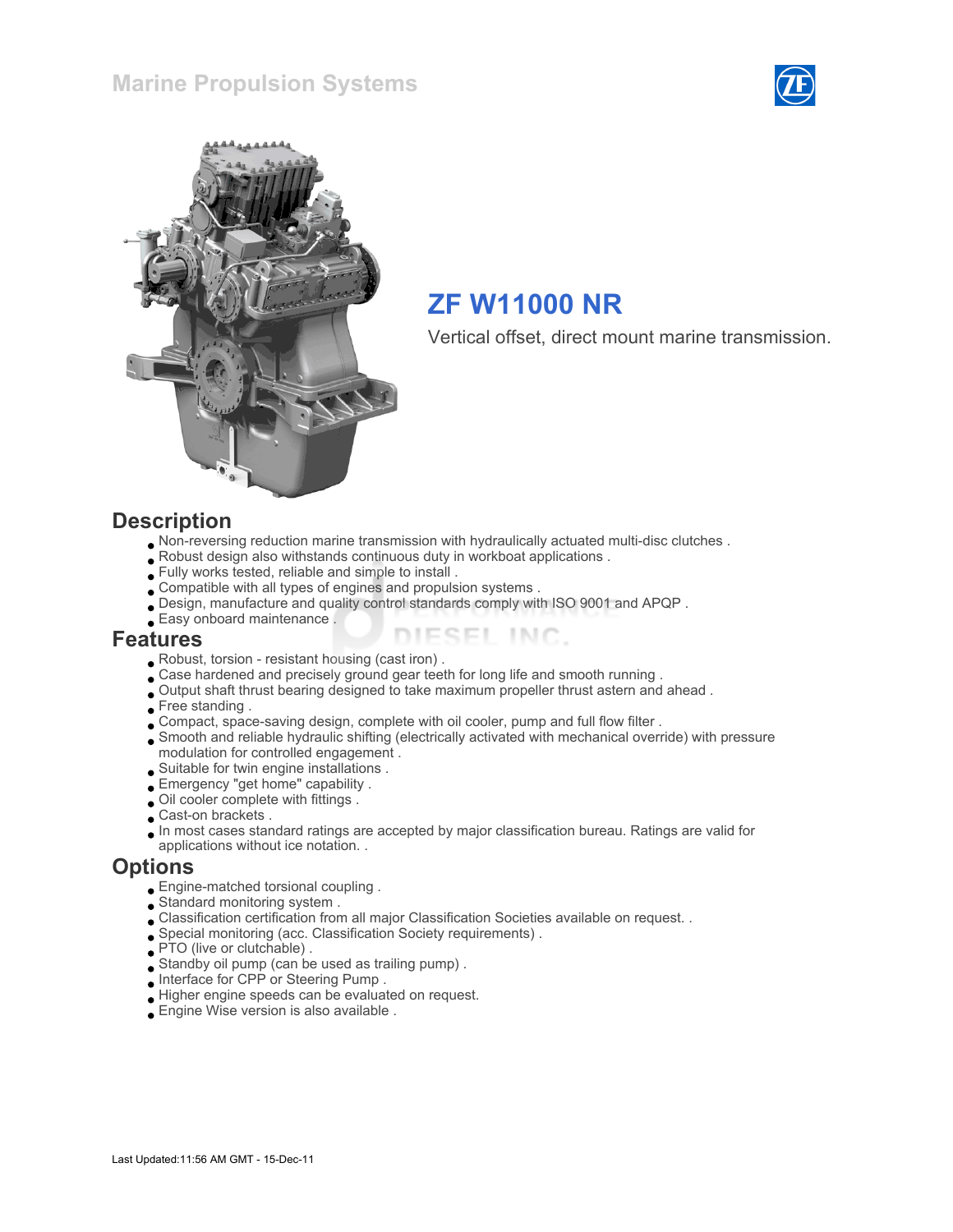# ZF W11000 NR Ratings

## Continuous Duty

| <b>RATIOS</b>                            | MAX.<br><b>TORQUE</b> |      | POWER/RPM                            |                          | <b>INPUT POWER CAPACITY</b> |    |                      |    | MAX.<br><b>RPM</b>     |    |      |
|------------------------------------------|-----------------------|------|--------------------------------------|--------------------------|-----------------------------|----|----------------------|----|------------------------|----|------|
|                                          | Nm                    | ftlb | <b>kW</b>                            | hp                       | kW                          | hp | kW                   | hp | <b>kW</b>              | hp |      |
|                                          |                       |      |                                      |                          |                             |    | 1200 rpm<br>1000 rpm |    | 1600 rpm               |    |      |
| $\boxed{ }$ 2.056*, 2.548*, 3.074, 3.583 | 13370                 | 9861 |                                      | 1.4000 1.8774 1400  1877 |                             |    |                      |    | 1680  2253  2240  3004 |    | 1600 |
| $\blacksquare$ 4.000<br>.                | 12654                 | 9333 | $\mid$ 1.3250   1.7769   1325   1777 |                          |                             |    |                      |    | 1590 2132 2120 2843    |    | 1600 |

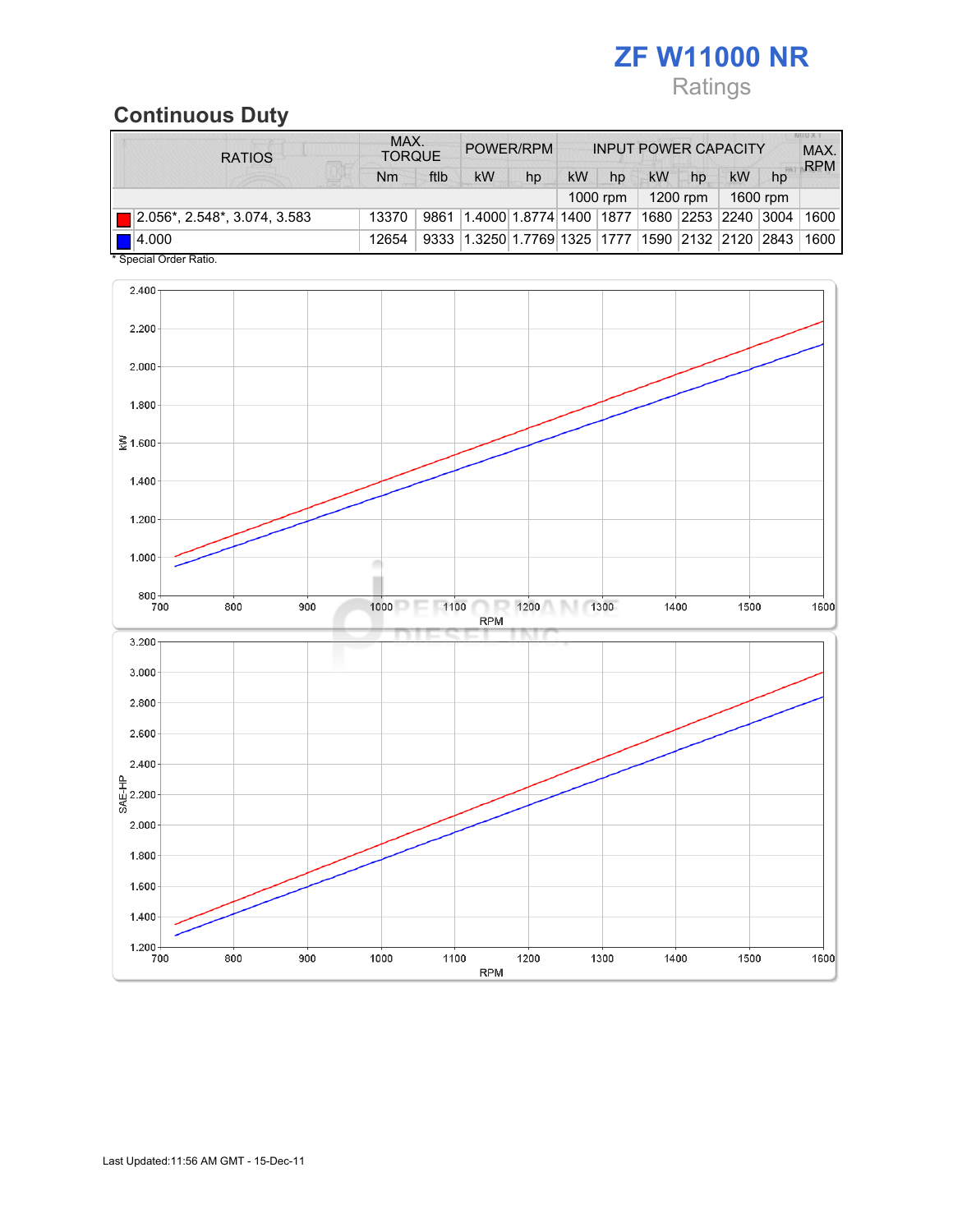

**Dimensions** 





| mm (inches) |                       |                |                |                            |              |                       |                |            |  |
|-------------|-----------------------|----------------|----------------|----------------------------|--------------|-----------------------|----------------|------------|--|
|             | <b>B</b> <sub>1</sub> | B <sub>2</sub> | H <sub>1</sub> | H <sub>2</sub>             |              |                       | L <sub>2</sub> |            |  |
| 415 (16.3)  | 650 (25.6)            | 650 $(25.6)$   | 530(20.9)      | 830 (32.7)                 | 1,562 (61.5) | 1,210(47.6) 379(14.9) |                | 714 (28.1) |  |
|             |                       | Weight kg (lb) |                | Oil Capacity Litre (US qt) |              |                       |                |            |  |
|             |                       | 2,250(4,950)   |                | 80.0 (84.8)                |              |                       |                |            |  |

DIESEL INC.

|  |  | <b>Output Coupling Dimensions</b> |
|--|--|-----------------------------------|
|--|--|-----------------------------------|

|    |    |  |             |  |  |                                         |  | <b>Bolt Holes</b> |      |      |  |
|----|----|--|-------------|--|--|-----------------------------------------|--|-------------------|------|------|--|
|    |    |  | No.         |  |  |                                         |  | Diameter (E)      |      |      |  |
| mm | in |  | mm in mm in |  |  | mm                                      |  |                   | mm   |      |  |
|    |    |  |             |  |  | 420 16.5 350 13.8 280 11.0 45.0 1.77 16 |  |                   | 32.0 | 1.26 |  |